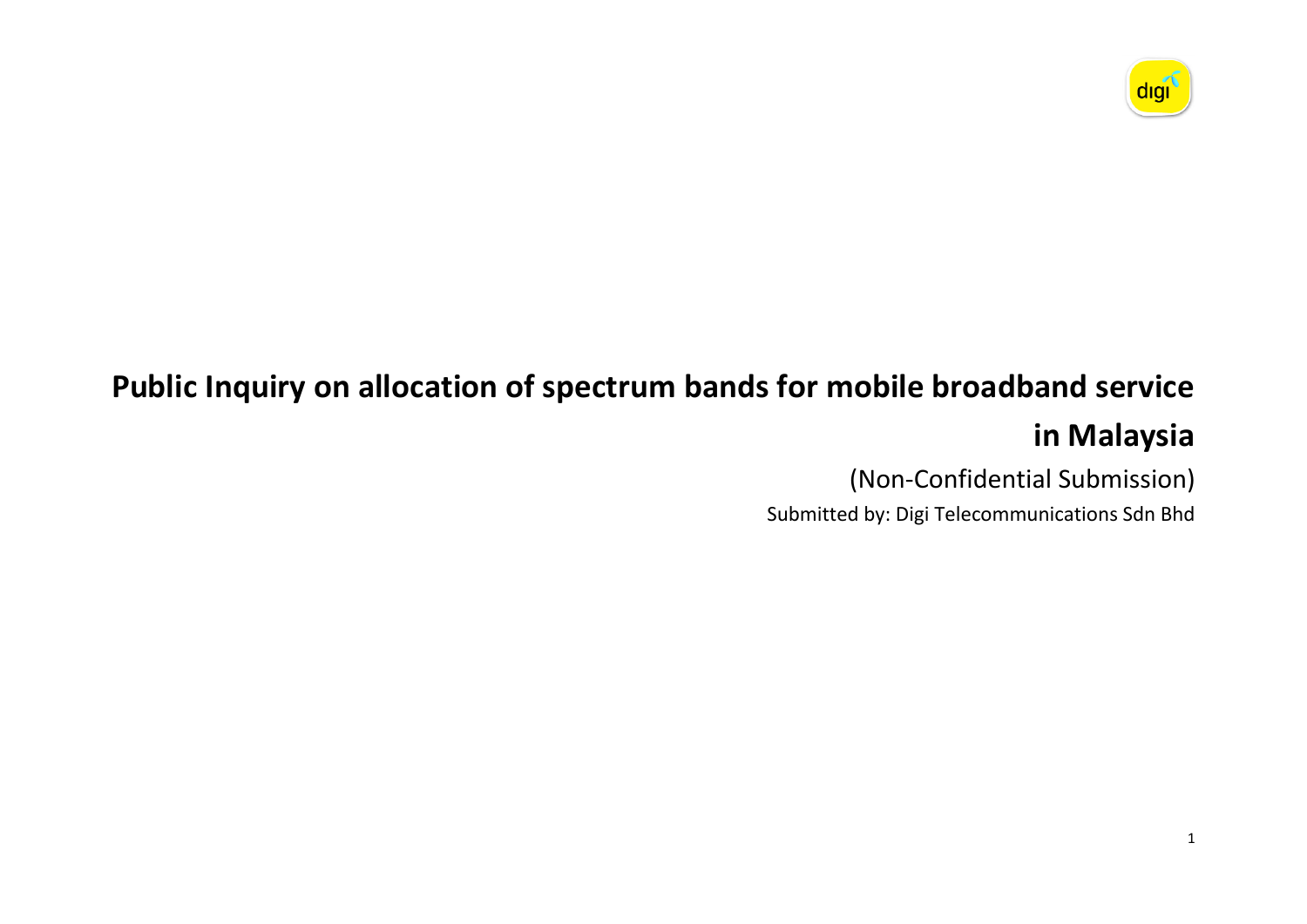

### **0 Introduction**

Firstly, we would like to thank the Malaysian Communications and Multimedia Commission ("MCMC") for undertaking a public inquiry on allocation of spectrum bands for mobile broadband service in Malaysia ("the PI"). We, Digi Telecommunications Sdn Bhd ("Digi"), are pleased to submit our response to the said public inquiry. Over the years, we have demonstrated strong capabilities to deliver in the mobile industry and we are confident that we can continue to play an active role in the growth of mobile telecommunications in Malaysia. We will gladly provide additional information or clarification to MCMC on any related concerns or questions arising from this document.

### **1 Outline of response to MCMC**

Our response on the PI is structured in accordance to Table 1.

### *Table 1*: List of questions by MCMC in the said public inquiry

| <b>Spectrum</b> | <b>Questions</b>                                                                                                                                                                                                                                                                                                 |
|-----------------|------------------------------------------------------------------------------------------------------------------------------------------------------------------------------------------------------------------------------------------------------------------------------------------------------------------|
| General         | Key principles on spectrum allocation, covering:-<br>i) Fair access to spectrum to support data demand and enhance QoS<br>ii) Reasonable terms of award to continue incentivising investments and allowing financially sustainable operations<br>iii) Efficient, economic, rational and optimal spectrum award   |
| 700MHz          | <b>Question 1:</b> MCMC would like to seek views on the proposed allocation plan for the 700 MHz band, in particular on:-<br>Award mechanism<br>i)<br>ii) Timeline for assignment<br><b>Question 2:</b> MCMC would like to seek views on the optimum spectrum block per operator for assignment of 700 MHz band. |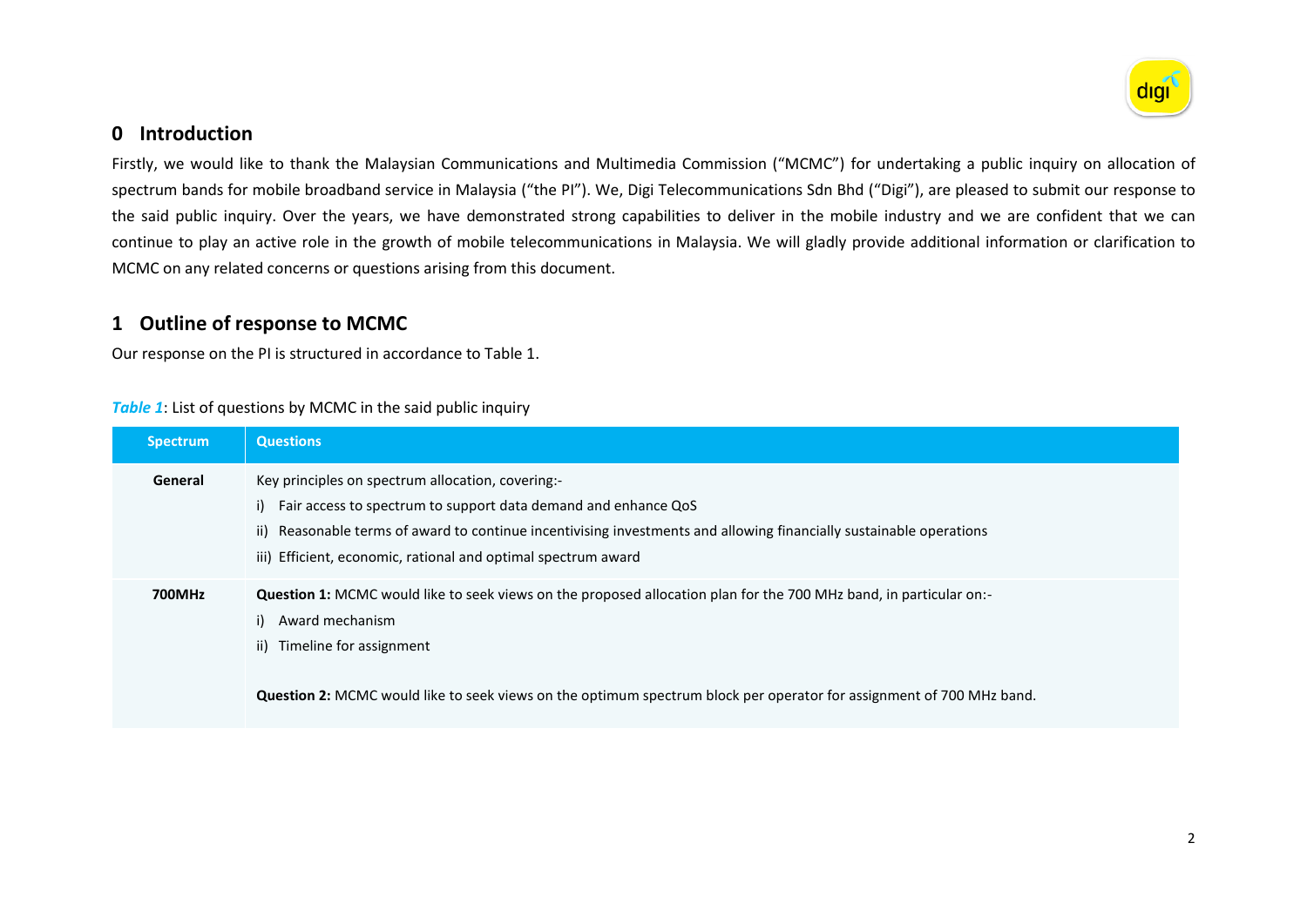

| <b>Spectrum</b>       | <b>Questions</b>                                                                                                                                                                                                                                                                                                                                             |
|-----------------------|--------------------------------------------------------------------------------------------------------------------------------------------------------------------------------------------------------------------------------------------------------------------------------------------------------------------------------------------------------------|
| 2300MHz               | Question 3: MCMC would like to seek views on the proposed allocation plan for the 2300 MHz band, in particular on:-<br>Award mechanism<br>i)<br>ii) Timeline for assignment<br>Question 4: MCMC would like to seek views on the optimum spectrum block per operator for assignment of 2300 MHz band.                                                         |
| 2600MHz               | Question 5: MCMC would like to seek views on the proposed allocation plan for the 2600 MHz band, in particular on:-<br>Award mechanism<br>i)<br>Timeline for assignment<br>ii)<br>Question 6: MCMC seeks suggestions on approaches to mitigate interference between FDD and TDD blocks to facilitate efficient spectrum<br>utilisation in the 2600 MHz band. |
| <b>Spectrum price</b> | Question 7: MCMC would like to seek views on the appropriate range (per MHz) for SA fees (price component and annual fee component) and<br>the rationale for the proposed fees, for the following spectrum bands:-<br>700 MHz;<br>i)<br>ii) 2300 MHz; and<br>iii) 2600 MHz.                                                                                  |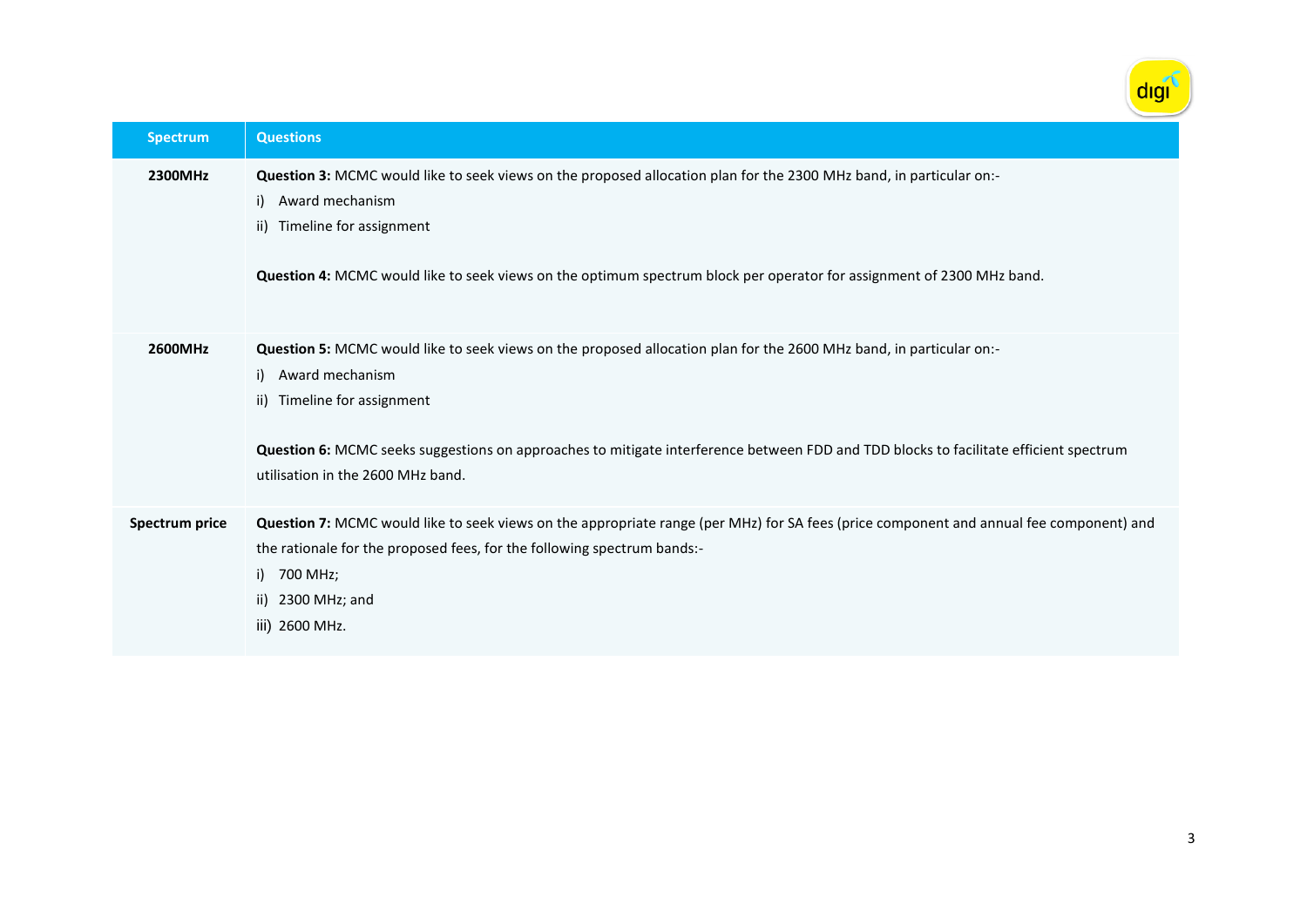

# **2 Detailed response**

# **2.1 Key principles of spectrum allocation**

| <b>Section</b> | <b>Questions</b>                                                                                                                                                     |  |  |  |
|----------------|----------------------------------------------------------------------------------------------------------------------------------------------------------------------|--|--|--|
| General        | Digi's general response                                                                                                                                              |  |  |  |
|                | Fair access to spectrum to support data demand and enhance QoS<br>А.                                                                                                 |  |  |  |
|                | Firstly, we would like to seek a fair access of spectrum which will be critical to support long-term benefits to consumers - with observation on the                 |  |  |  |
|                | continued demand on mobile and the need to enhance Quality of Service ("QoS").                                                                                       |  |  |  |
|                | Today, Digi has lower share of low-band spectrum relative to our subscriber base in comparison with other key mobile players. We are thankful that<br>$\blacksquare$ |  |  |  |
|                | MCMC had remedied earlier legacy gap by refarming 900MHz and 1800MHz spectrum bands effective 1 July 2017. In addition, we are pleased that (in                      |  |  |  |
|                | the PI) MCMC has considered for future spectrum to be allocated to support improvement of QoS and avoiding disruption of service to customers.                       |  |  |  |
|                | Figure 1: Malaysia's low-band and higher-band spectrum share against subscriber shares, 2018                                                                         |  |  |  |
|                | 900MHz allocated via<br><b>Apparatus Assignment</b>                                                                                                                  |  |  |  |
|                | which was extended to<br><b>Maxis until Dec 2018</b><br>14%<br>Low-band spectrum share                                                                               |  |  |  |
|                | in 2018<br>29%<br>29%                                                                                                                                                |  |  |  |
|                | 14%<br>14%                                                                                                                                                           |  |  |  |
|                | <b>Higher-band spectrum</b>                                                                                                                                          |  |  |  |
|                | share in 2018<br>26%<br>26%<br>26%<br>23%                                                                                                                            |  |  |  |
|                |                                                                                                                                                                      |  |  |  |
|                |                                                                                                                                                                      |  |  |  |
|                | 29%<br>31%<br>Subscriber share in 2018<br>24%<br>16%                                                                                                                 |  |  |  |
|                | Digi<br>U Mobile<br>Celcom<br><b>Maxis</b>                                                                                                                           |  |  |  |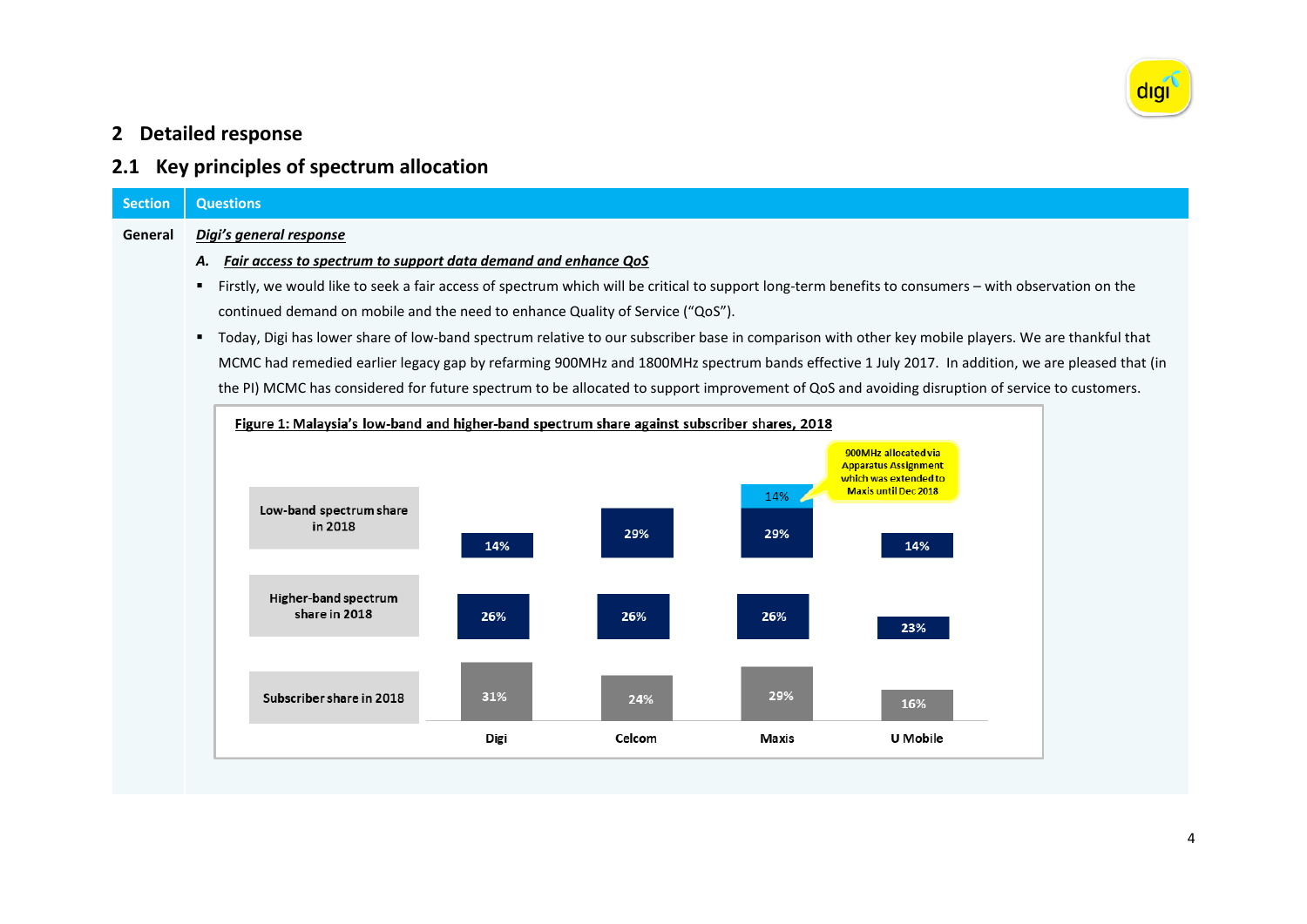

| <b>Section</b> |    | <b>Questions</b>                                                                                                                                                                                                                                                                                                                                                                                                                               |
|----------------|----|------------------------------------------------------------------------------------------------------------------------------------------------------------------------------------------------------------------------------------------------------------------------------------------------------------------------------------------------------------------------------------------------------------------------------------------------|
|                | л. | In the past 6.5 years, we have observed significant data consumption and traffic growth in our network (refer to Figure 2 and 3). Largely, the growth in<br>mobile data is driven by the evolution of mobile usage to wide-ranging services. We view that the increase in mobile data demand will impact capacity<br>requirements and QoS delivery to our customers.<br>[Redaction 1 – Refer to Figure 2 and 3 in the Confidential Submission] |
|                |    | Figure 2 and 3                                                                                                                                                                                                                                                                                                                                                                                                                                 |
|                | ٠  | Having optimal access to the right amount and type of spectrum will be critical to ensure consistency of experience and quality to the customers. We                                                                                                                                                                                                                                                                                           |
|                |    | observed recent improvement in 'average download speed' with higher amount of spectrum as indicated in Figure 4.                                                                                                                                                                                                                                                                                                                               |
|                |    | [Redaction 2 – Refer to Figure 4 in the Confidential Submission]                                                                                                                                                                                                                                                                                                                                                                               |
|                |    | Figure 4                                                                                                                                                                                                                                                                                                                                                                                                                                       |
|                |    |                                                                                                                                                                                                                                                                                                                                                                                                                                                |
|                | ٠  | In addition, we are supportive of MCMC's view towards a continued access on 2600MHz spectrum band (based on actual usage) in order to avoid                                                                                                                                                                                                                                                                                                    |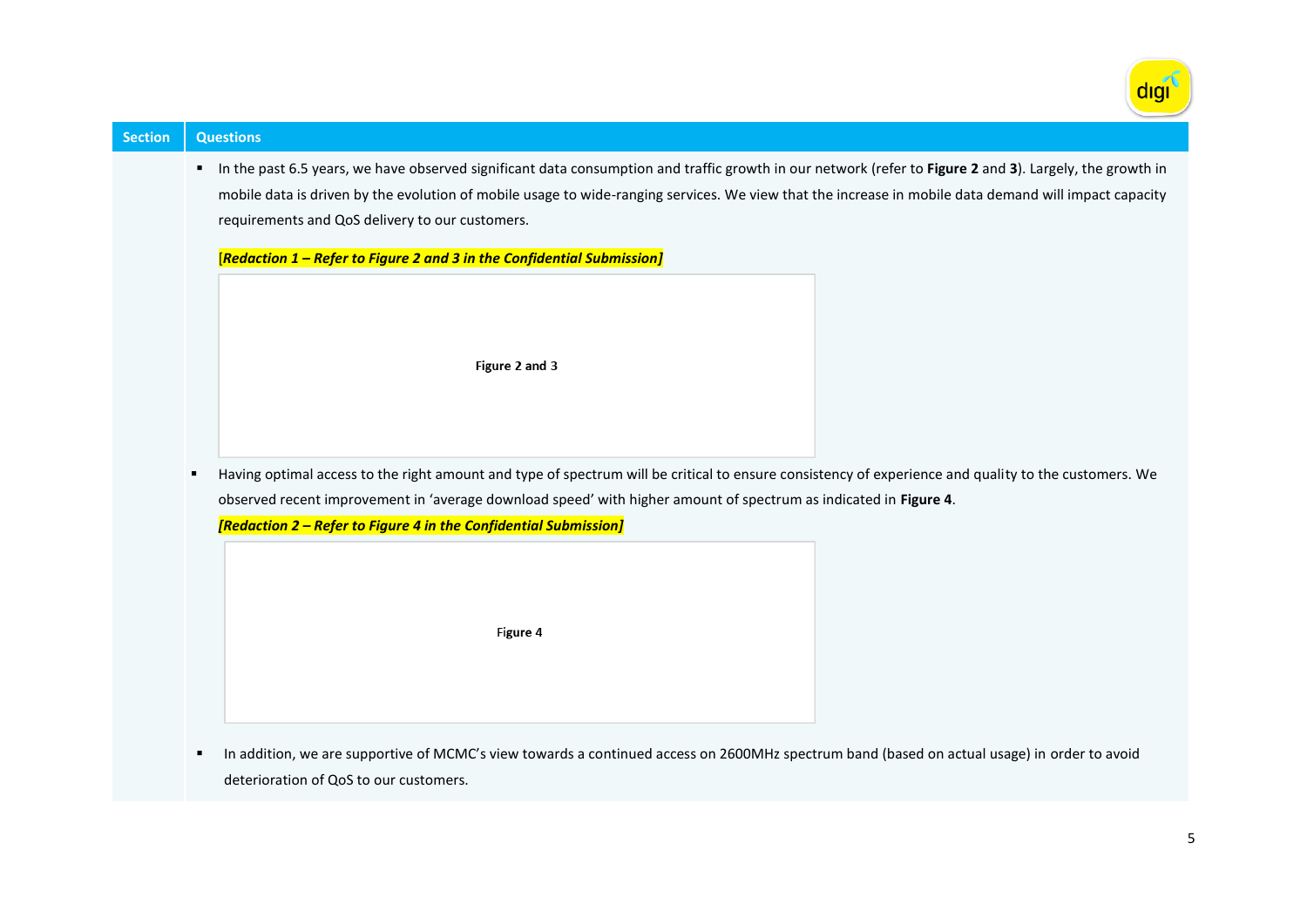

- We are supportive of the Government's view of not intending to profit from spectrum while supporting long-term customers' welfare.
	- *i) "We do not want to burden the consumers this way. When it is auctioned, the price skyrockets. And, there is a need for the government to look back into the previously awarded spectrum and if it has been optimised" YB Minister, The Malaysian Reserve, 24 April 2019.*
	- *ii)* "One important principle is (that) the government does not intend to profit from any spectrum exercise. It is a critical and valuable national *resource that must benefit the nation from a variety of facets based on principles of providing pervasive, high-quality and affordable access to industry and society,'' MCMC Chairman, 15 April 2019.*
- We view that it will be important to holistically consider reasonable total cost of ownership ("TCO") to ensure efficient award and sustainable investment over the long-term.
- In Malaysia, the **total cost of spectrum ownership typically covers three key components** i.e. upfront fee (or price component fee), annual fee and cost of roll-out obligation. Past spectrum allocations indicated the following level of cost elements (refer to **Figure 5**).

| [Redaction 3 – Refer to Figure 5 in Confidential Submission] |  |                     |  |
|--------------------------------------------------------------|--|---------------------|--|
|                                                              |  |                     |  |
|                                                              |  | Figure 5 - Redacted |  |
|                                                              |  |                     |  |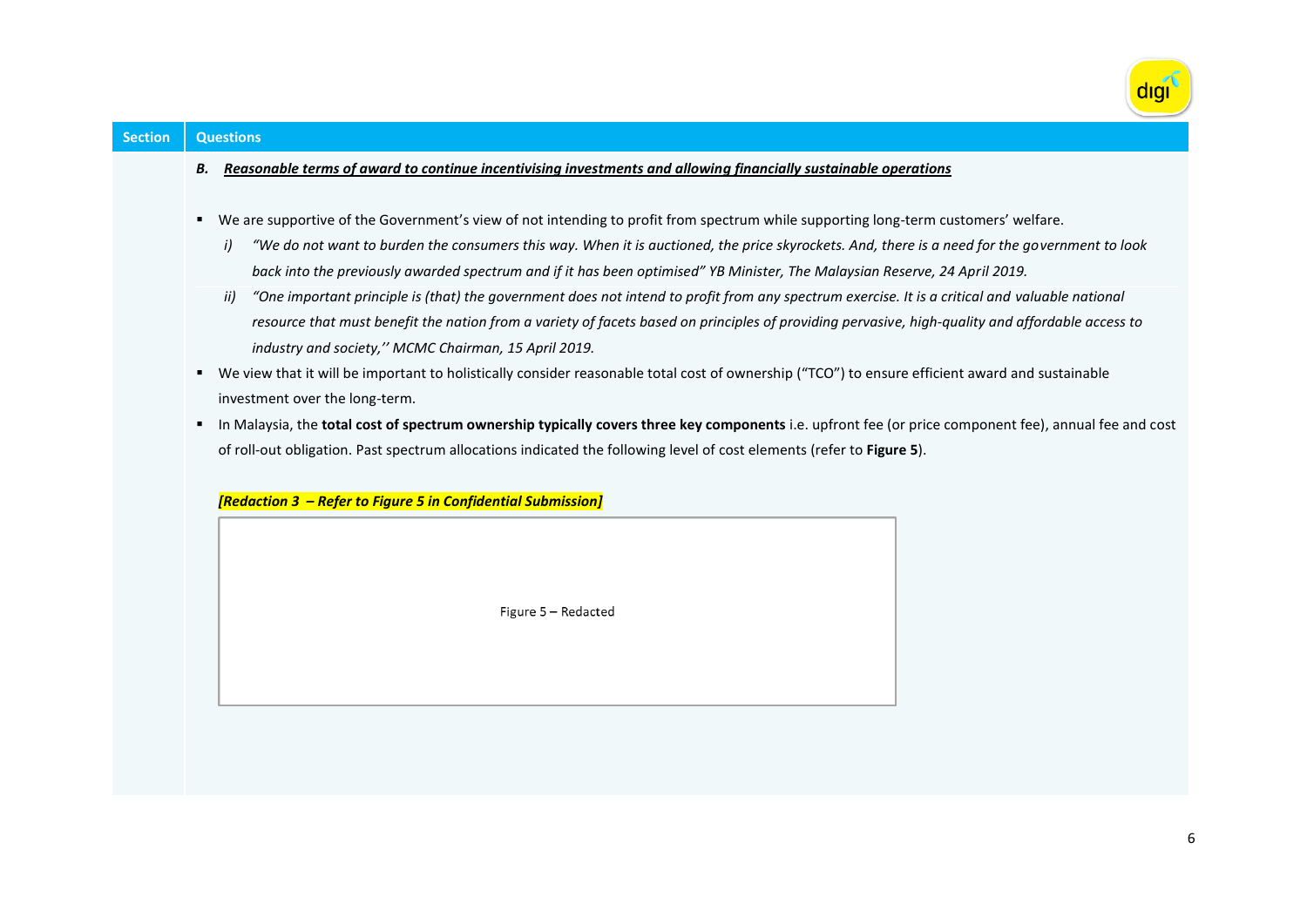

| <b>Section</b> | <b>Questions</b>                                                                                                                                                                                                                                                                                                                                                                                                                                                                                                                                                                                                                                                                                                                                                                                                                                                                                                                                                                                                                                                                                                                      |
|----------------|---------------------------------------------------------------------------------------------------------------------------------------------------------------------------------------------------------------------------------------------------------------------------------------------------------------------------------------------------------------------------------------------------------------------------------------------------------------------------------------------------------------------------------------------------------------------------------------------------------------------------------------------------------------------------------------------------------------------------------------------------------------------------------------------------------------------------------------------------------------------------------------------------------------------------------------------------------------------------------------------------------------------------------------------------------------------------------------------------------------------------------------|
|                | "Therefore, we would like to recommend that the total cost on spectrum acquisition to consider the below principles:-<br>Setting modest spectrum prices for upfront and annual fees, at the level to continue incentivising investments and allowing financially sustainable<br>$\circ$<br>operations.<br>Avoid determining unnecessary license terms and conditions (i.e. excessive roll-out obligation) and take them into account when setting prices.<br>$\circ$                                                                                                                                                                                                                                                                                                                                                                                                                                                                                                                                                                                                                                                                  |
|                | In addition, international studies shared similar views for efficient spectrum awards in economical manner.<br>٠<br>GSMA's study <sup>1</sup> indicated, that "If highly prices, it may risk the ability of operators to continue provide affordable services. GSMA said that there's a "link<br>٠<br>between high spectrum spend with:-<br>lower quality and reduced take-up of mobile broadband services<br>higher consumer prices for mobile broadband data; and<br>lost consumer welfare with a purchasing power of US\$250bn across a group of countries where spectrum was priced above the global median -<br>equivalent to \$118 per person"<br>NERA's study <sup>2</sup> provided statistical evidence in its report, that "links high spectrum costs to lower network investments and higher consumer prices,<br>٠<br>suggesting that excessive prices for spectrum licences may have an adverse impact on consumers. NERA estimates a demand function for mobile, which<br>allows them to quantify the lost consumer surplus. Their results suggest that lost consumer surplus far outweighs the gain in auction revenues" |
|                | Efficient, economic, rational and optimal spectrum award<br>C.<br>In summary, we recommend the following key principles in awarding spectrum in Malaysia.<br>٠<br>Spectrum to be efficiently and optimally utilized by:-<br>Maximizing the economic benefits to the country from use of the spectrum resource<br>$\circ$<br>Ensuring the users benefit from the use of the spectrum resource, to avoid inefficient hoarding<br>$\circ$<br>Balancing spectrum demand-supply equilibrium, to ensure consistency of service<br>$\circ$                                                                                                                                                                                                                                                                                                                                                                                                                                                                                                                                                                                                   |

 1 GSMA's study on "Effective Spectrum Pricing", February 2017. 2 NERA's study on "The Impact of High Spectrum Costs on Mobile Network Investment and Consumer Prices", May 2017.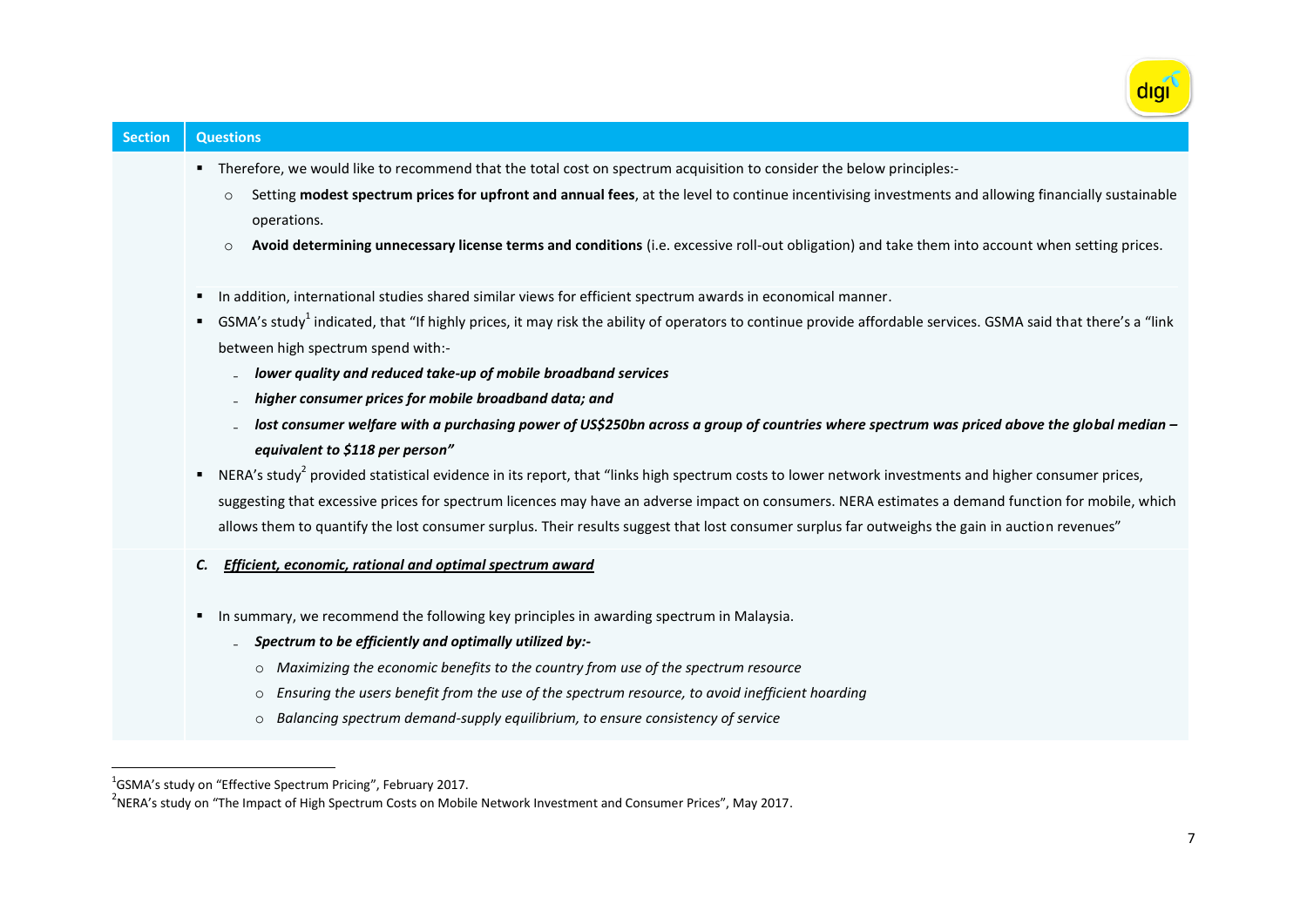

| <b>Section</b> | <b>Questions</b>                                                                                                                                       |
|----------------|--------------------------------------------------------------------------------------------------------------------------------------------------------|
|                | Consider rational and economical spectrum awards:-                                                                                                     |
|                | o Setting modest spectrum prices for upfront and annual fees, at the level to continue incentivising investments and allowing for financially          |
|                | sustainable operations over the long-term; and                                                                                                         |
|                | $\circ$ Avoid determining unnecessary license terms and conditions (i.e. excessive roll-out obligation) and take them into account when setting prices |
|                | Transparent process of spectrum allocation by publishing long term spectrum award plans and roadmap to provide guidance on future                      |
|                | technologies such as 5G.                                                                                                                               |
|                |                                                                                                                                                        |
|                |                                                                                                                                                        |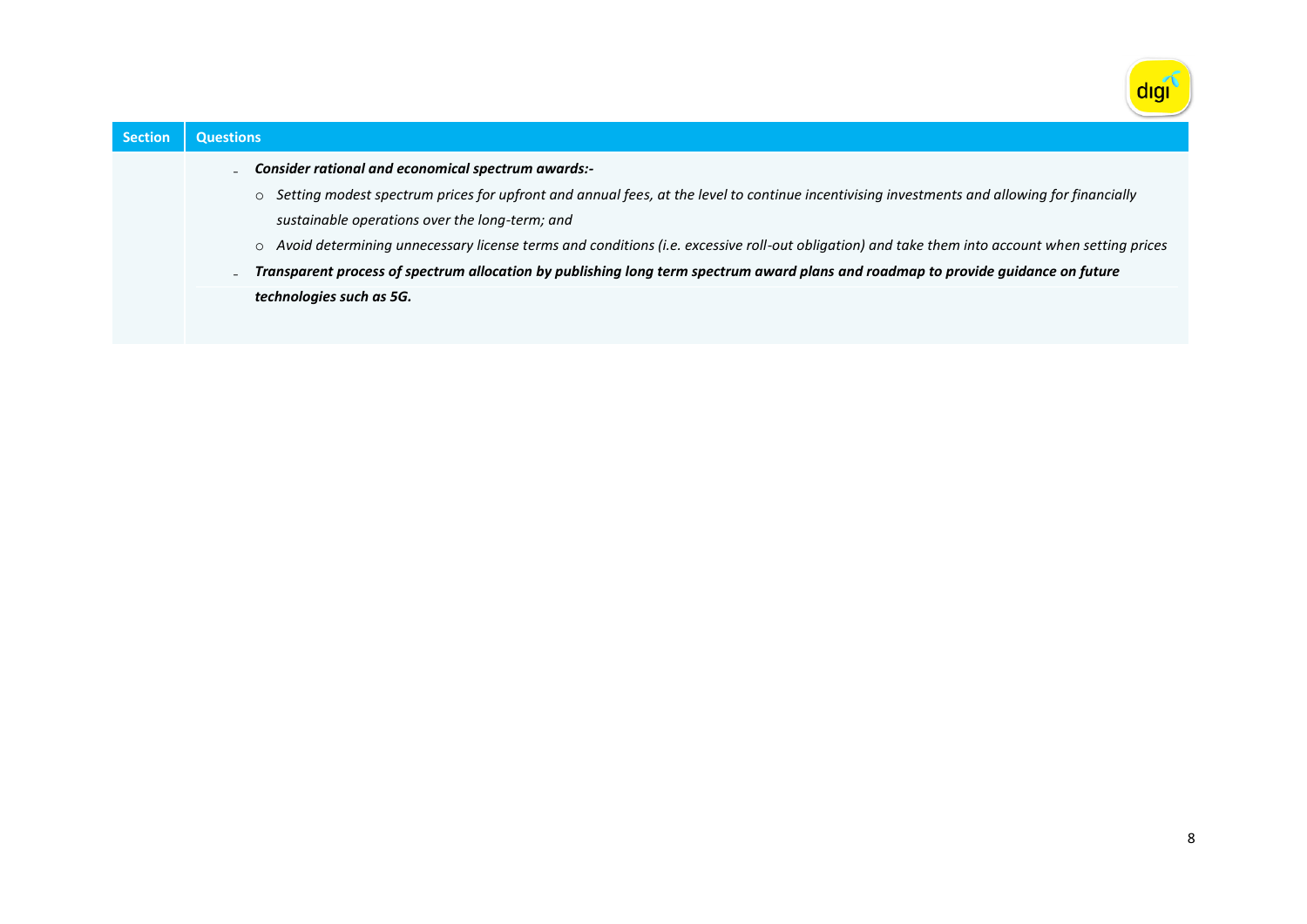

### **Spectrum Questions 700MHz Question 1:** MCMC would like to seek views on the proposed allocation plan for the 700 MHz band, in particular on:- Award mechanism **Timeline for assignment Digi's response** 700 MHz spectrum is an excellent band for wide area coverage and for in-building coverage. We are supportive with MCMC's view to make available 700MHz to be fully used by mobile operators to support achieving NFCP targets and improvement of QoS. 700MHz will be important to deliver the below socio-economic benefits:-  $\checkmark$  Coverage benefits: More extensive and of better quality, with better indoor coverage. Faster speeds: Adding a 700 MHz layer will equate to higher speeds with carrier aggregation hence improving QoS to customers. This will be critical to support MCMC's NFCP ambition.  $\checkmark$  Societal benefits: Improved coverage and service for consumers, rural communities are connected quicker as a result of expanding coverage from 700MHz, lower capital costs of deployment. We would also like MCMC to consider maximising the license validity period of the said Spectrum Assignment to 20 years as per Spectrum Regulations 2000, Regulation 17. We are supportive of MCMC's proposal to allocate 700MHz in a fair, objective and transparent manner. We seek that the allocation mechanism will meet the objectives below.  $\checkmark$  Reduction of spectrum scarcity: All IMT bands should be available on a technology-neutral basis.  $\checkmark$  Effective and sustainable competition: Spectrum must be distributed in such a way that there exist viable spectrum packages that can support the effective operations of mobile operators. Fair and objective assessment on spectrum award conditions and mechanisms, taking into consideration of the market structure.  $\checkmark$  Reduction of investment risk: Spectrum to be provided at long-licence duration with predictable renewal procedures, spectrum is efficiently assigned and used  $\checkmark$  Realistic spectrum pricing expectations: Able to meet wider economic value that supports long-term investment and financial sustainability of the mobile operators; and enhancing adoption and consumption of mobile services.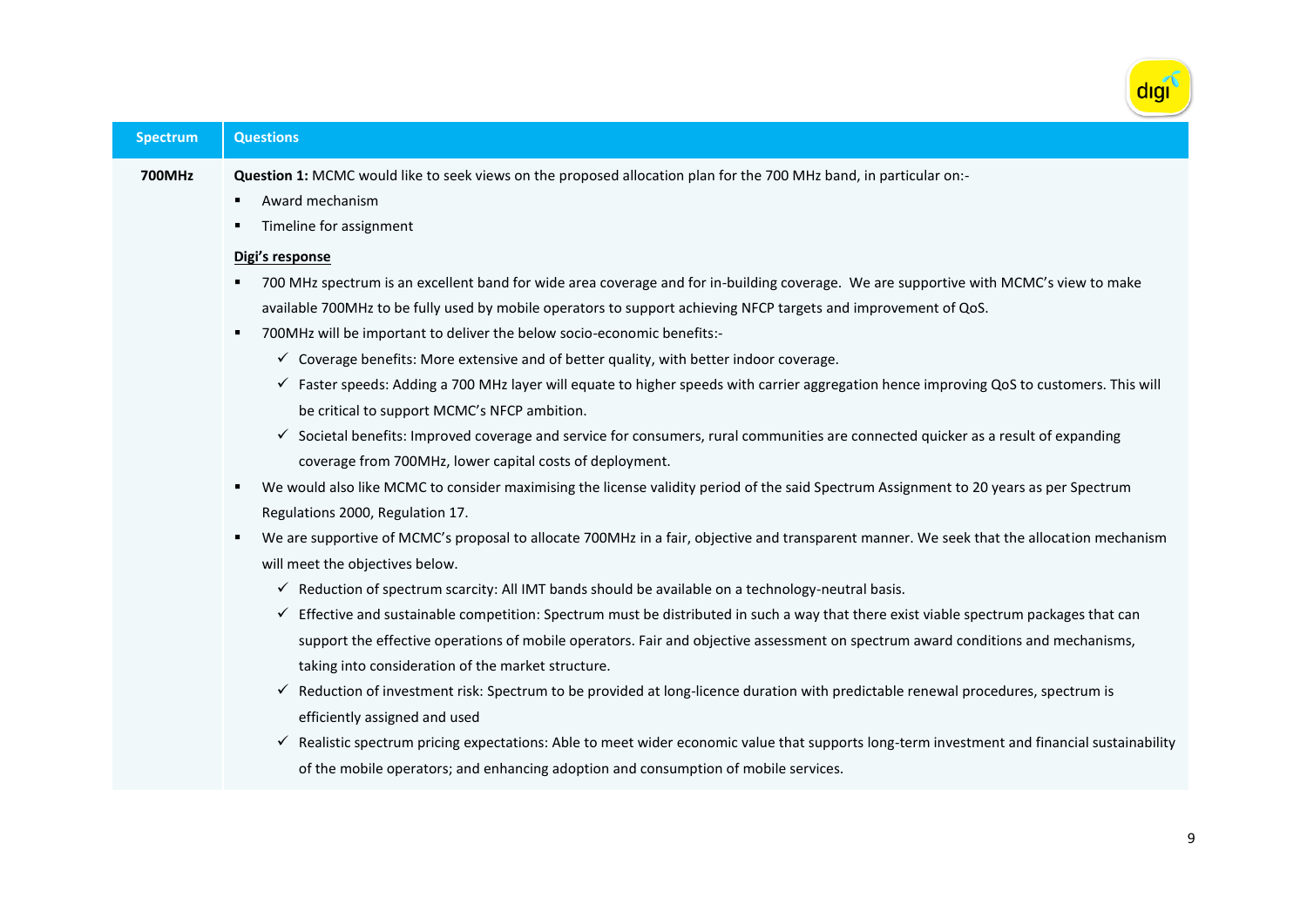

| <b>Spectrum</b> | <b>Questions</b>                                                                                                                                                                                                                                                                                                                                                                                                                                    |
|-----------------|-----------------------------------------------------------------------------------------------------------------------------------------------------------------------------------------------------------------------------------------------------------------------------------------------------------------------------------------------------------------------------------------------------------------------------------------------------|
| <b>700MHz</b>   | Question 2: MCMC would like to seek views on the optimum spectrum block per operator for assignment of 700 MHz band.                                                                                                                                                                                                                                                                                                                                |
|                 | Digi's response<br>We are supportive of MCMC's recommendation that "an assignment of less than 2x10MHz spectrum may not be ideal to deliver high data rate<br>and this may affect the ability of operators to achieve the NFCP targets and ensure improvements of QoS".<br>The proposed 2x10MHz bandwidth allocations across 4 blocks will a good option to ensure a continued efficient and optimal allocation in the<br>current market structure. |
| 2300MHz         | Question 3: MCMC would like to seek views on the proposed allocation plan for the 2300 MHz band, in particular on:-<br>iii) Award mechanism<br>iv) Timeline for assignment                                                                                                                                                                                                                                                                          |
|                 | Question 4: MCMC would like to seek views on the optimum spectrum block per operator for assignment of 2300 MHz band.                                                                                                                                                                                                                                                                                                                               |
|                 | Digi's response                                                                                                                                                                                                                                                                                                                                                                                                                                     |
|                 | In responding to Question 3 and 4, we view that 2300MHz spectrum will be a useful band as TDD will be more important for future 5G services.<br>Hence, we are supportive for:-                                                                                                                                                                                                                                                                      |
|                 | 2300MHz to be considered for mobile services allocation in Malaysia                                                                                                                                                                                                                                                                                                                                                                                 |
|                 | The proposed spectrum blocks allocation at 10MHz each for 2300MHz                                                                                                                                                                                                                                                                                                                                                                                   |
|                 | In terms of its timing, we view that 2300MHz will be useful at later stage for 5G services.                                                                                                                                                                                                                                                                                                                                                         |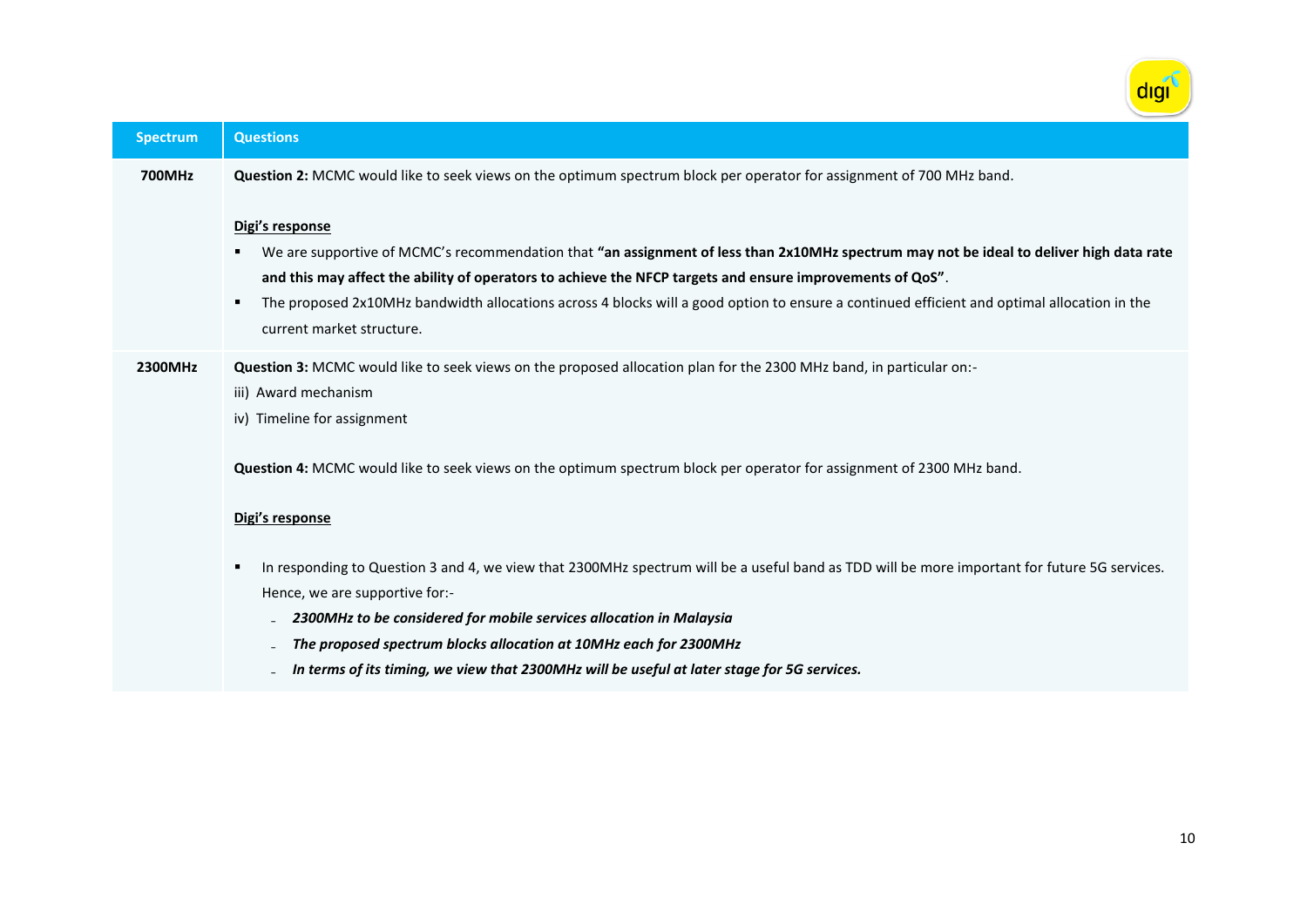

 $\blacksquare$ 

| <b>Spectrum</b> | <b>Questions</b>                                                                                                                                                                              |
|-----------------|-----------------------------------------------------------------------------------------------------------------------------------------------------------------------------------------------|
| 2600MHz         | Question 5: MCMC would like to seek views on the proposed allocation plan for the 2600 MHz band, in particular on:-<br>iii) Award mechanism<br>iv) Timeline for assignment<br>Digi's response |

- 2600MHz is excellent band to support our capacity needs particularly for LTE usage, we are making full use of the 2x20MHz (including the additional 2x10MHz via spectrum sharing arrangement with Altel).
- As indicated in **Figure 5**, the enhancement of our QoS is apparent. Similar to our explanation in the "General" section, we echo the need for optimal allocation of spectrum to fulfill the mobile data demand and ensuring consistency of experience to our customers.
- In summary, we strongly support MCMC's recommendations to consider reassignment of the 2600MHz band through Spectrum Assignment based on actual utilisation. This will involve direct conversion of current Apparatus Assignments held by Maxis, Celcom, U Mobile, Digi, TM/Webe and YTLC, to Spectrum Assignment as per Table 1.

#### *Table 1*: Proposed re-assignment in MCMC's PI

| <b>Mobile operator</b>                             | <b>Actual frequency utilisation</b>  | <b>Bandwidth</b> |
|----------------------------------------------------|--------------------------------------|------------------|
| <b>Maxis</b><br>(sharing arrangement with Redtone) | 2500 - 2520MHz, 2620 - 2640MHz       | 2x20MHz          |
| U Mobile                                           | 2520 - 2530MHz, 2640 - 2650MHz       | 2x10MHz          |
| <b>Celcom</b> (sharing arrangement with Altel)     | $2530 - 2550$ MHz, $2650 - 2670$ MHz | 2x20MHz          |
| Digi (sharing arrangement with Altel)              | 2550 - 2570MHz, 2670 - 2690MHz       | 2x20MHz          |
| TM/webe                                            | $2575 - 2595$ MHz                    | 20MHz            |
| <b>YTLC</b>                                        | $2595 - 2615$ MHz                    | 20MHz            |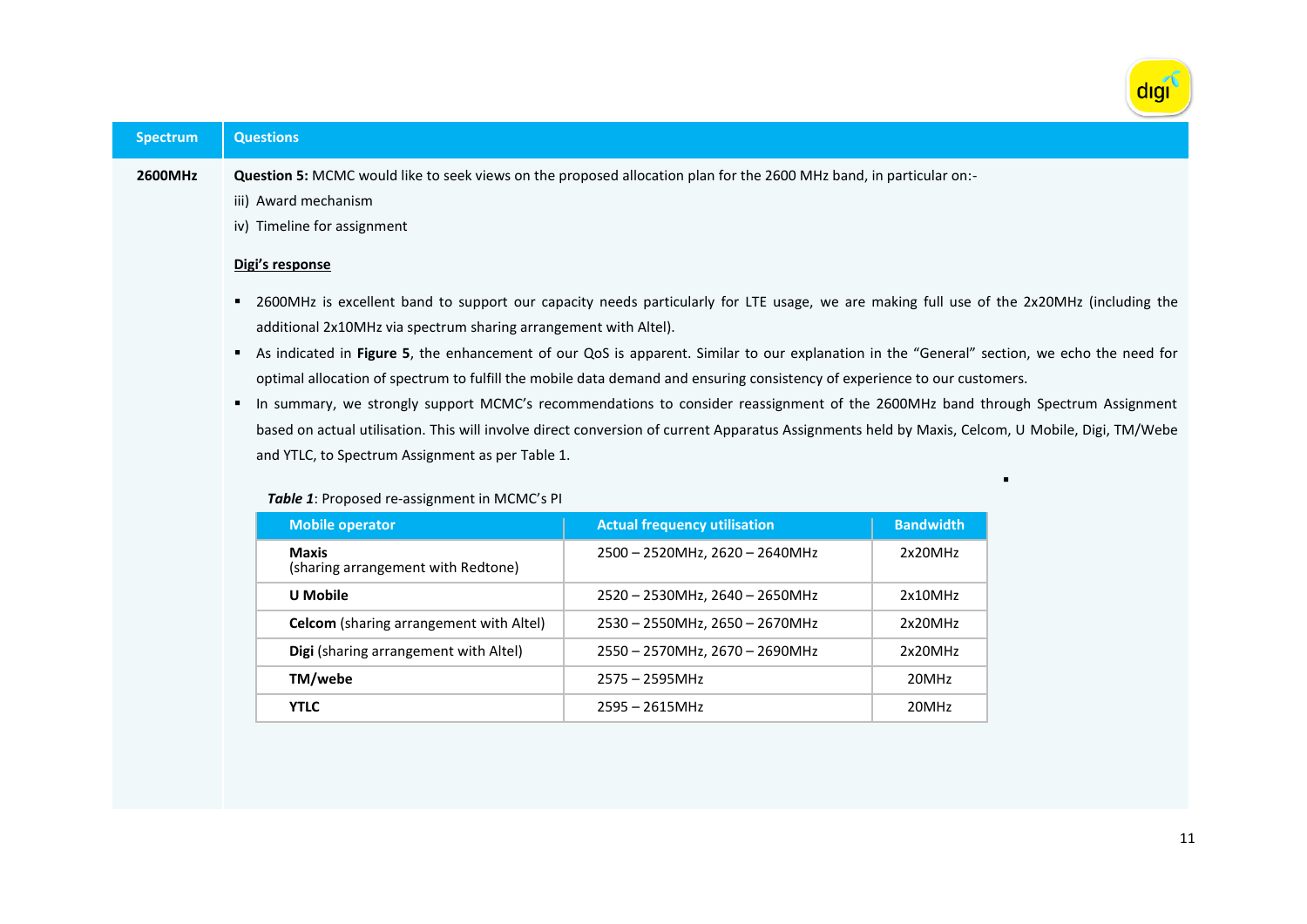

| <b>Spectrum</b> | <b>Questions</b>                                                                                                                                                                                                                                                                                                                                                                                                                                                                                                                                                                                                                                                                                                                                                                                                                                                                                                    |
|-----------------|---------------------------------------------------------------------------------------------------------------------------------------------------------------------------------------------------------------------------------------------------------------------------------------------------------------------------------------------------------------------------------------------------------------------------------------------------------------------------------------------------------------------------------------------------------------------------------------------------------------------------------------------------------------------------------------------------------------------------------------------------------------------------------------------------------------------------------------------------------------------------------------------------------------------|
|                 | We are supportive of MCMC proposed timeline of assignment, whereby the conversion process of the 2600MHz band is expected to commence<br>in the 4th Quarter of 2019 and targeted to be completed by the 2nd Quarter of 2020. We thanked MCMC for extending the Apparatus<br>Assignment period for current 2x10MHz of allocation until 30 June 2020.<br>We recommend the onward reassignment on timely basis so that 2600MHz can be assigned by way of Spectrum Assignment on 1 July 2020:-<br>To ensure continuity of service and avoiding any disruption of services with the proposed reassignment<br>To ensure that investments made on the additional 2x10MHz (via spectrum arrangement with Altel) can be productively continued<br>We would also like MCMC to consider maximising the license validity period of the said Spectrum Assignment to 20 years as per Spectrum<br>Regulations 2000, Regulation 17. |
|                 |                                                                                                                                                                                                                                                                                                                                                                                                                                                                                                                                                                                                                                                                                                                                                                                                                                                                                                                     |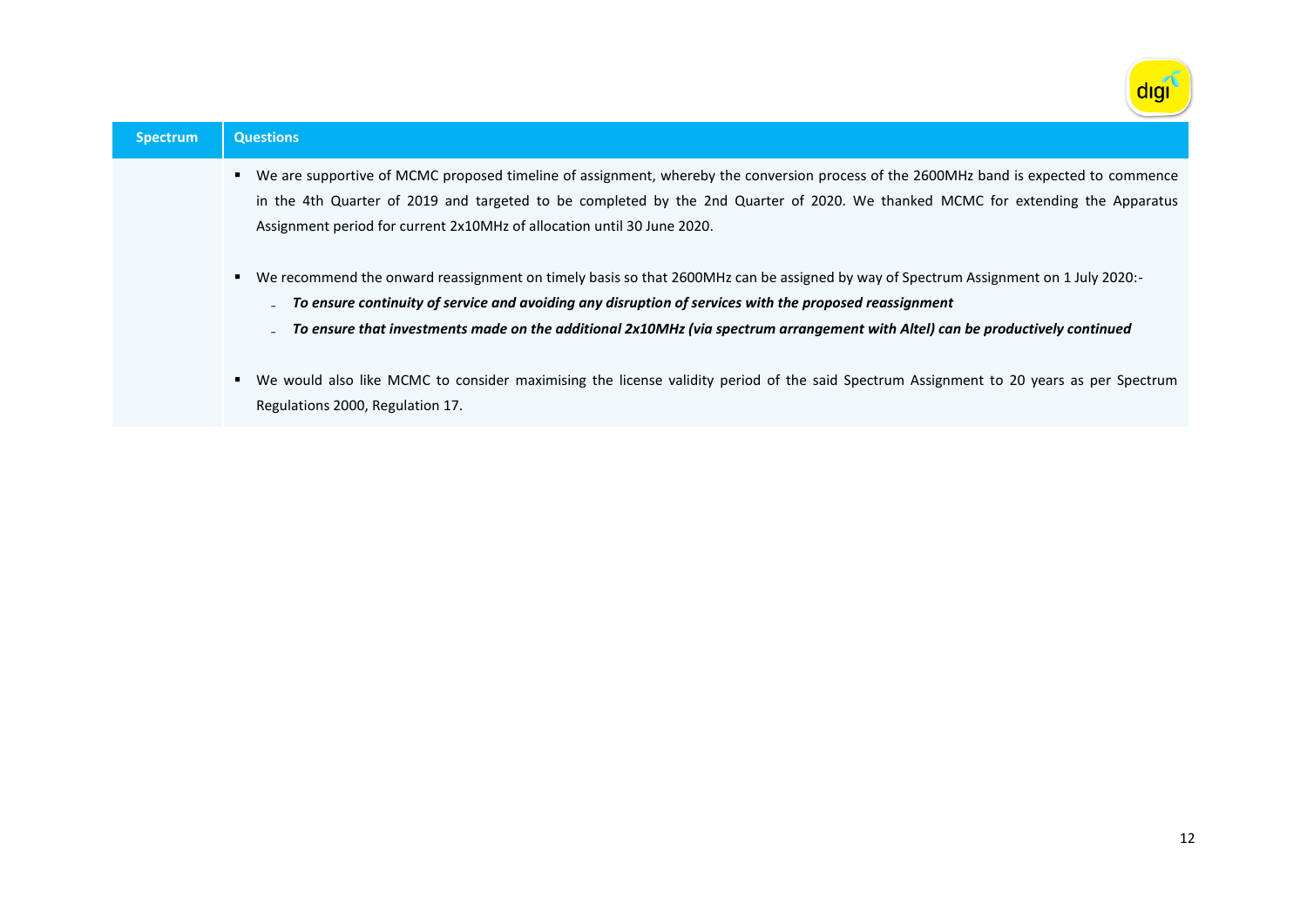

#### **Spectrum Questions**

**Question 6:** MCMC seeks suggestions on approaches to mitigate interference between FDD and TDD blocks to facilitate efficient spectrum utilisation in the 2600 MHz band.

#### **Digi's response**

 We view that there are two types of interference expected from the near adjacent TDD2600 frequency towards FDD2600 based on the current assignment.

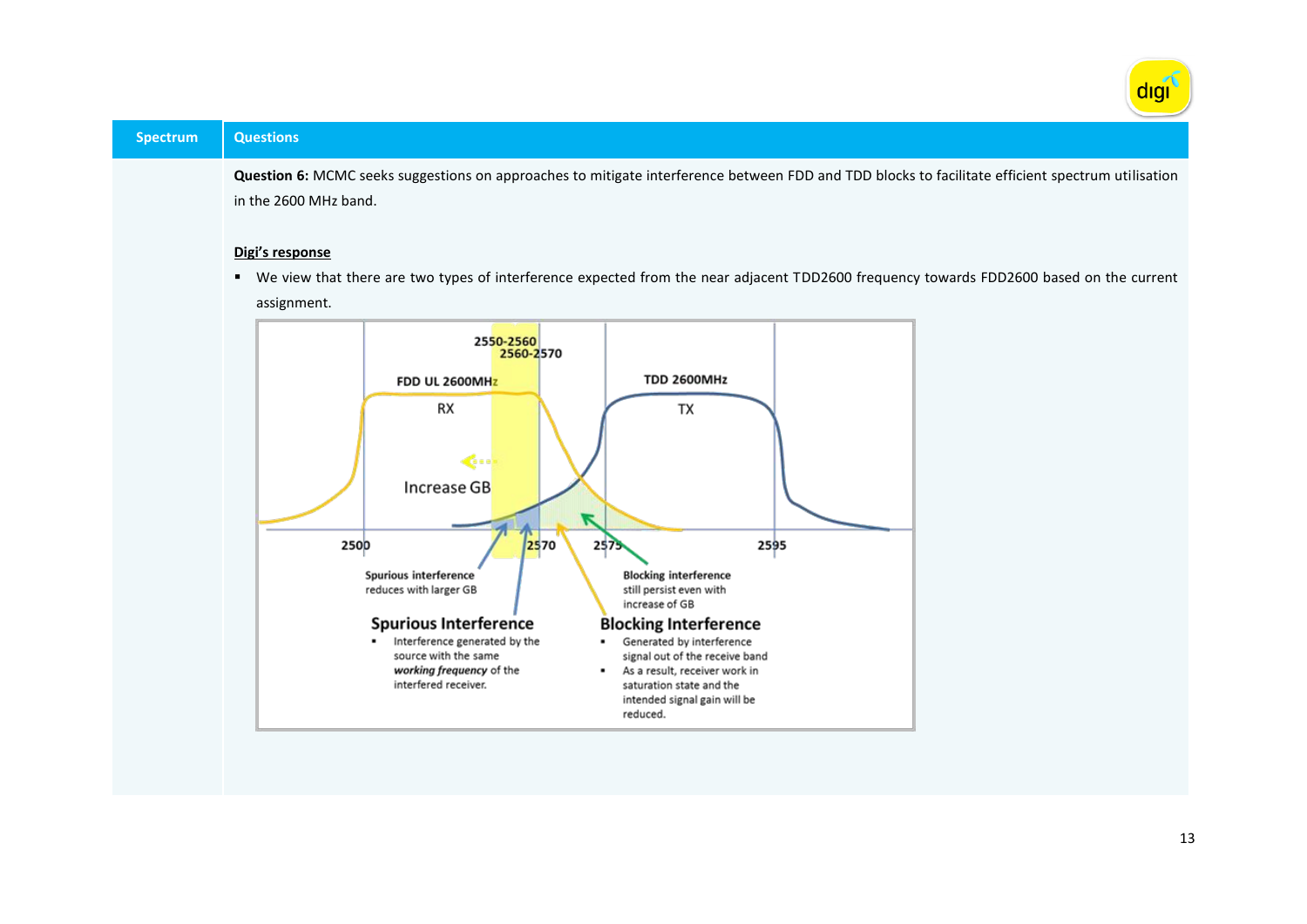|                 | digi                                                                                                                                                                                                                                                                                                                                                                                                                                                                                                                                                                                                                                                                                                                                                                                                                                                                                                                                                                                                         |
|-----------------|--------------------------------------------------------------------------------------------------------------------------------------------------------------------------------------------------------------------------------------------------------------------------------------------------------------------------------------------------------------------------------------------------------------------------------------------------------------------------------------------------------------------------------------------------------------------------------------------------------------------------------------------------------------------------------------------------------------------------------------------------------------------------------------------------------------------------------------------------------------------------------------------------------------------------------------------------------------------------------------------------------------|
| <b>Spectrum</b> | <b>Questions</b>                                                                                                                                                                                                                                                                                                                                                                                                                                                                                                                                                                                                                                                                                                                                                                                                                                                                                                                                                                                             |
|                 | The interference could be mitigated through:-<br>п<br>Reduce TDD spurious signal interjecting into FDD receiver<br>$\circ$<br>Reduce blocking effect with increased receiver efficiency<br>$\circ$                                                                                                                                                                                                                                                                                                                                                                                                                                                                                                                                                                                                                                                                                                                                                                                                           |
|                 | To achieve the above, the below key principles for cross TDD/FDD coordination are proposed:-<br>п<br>Clear governance and support from all parties (among licensees and also with regulator).<br>$\circ$<br>As coordination for all sites will be tedious, hence selected POC can be considered to establish clear rules for implementation (i.e. avoid<br>$\circ$<br>line-of-sight, vertical antenna separation at co-sites, necessary level of isolation etc)<br>Among the options to mitigate are:-<br>$\circ$<br>Increase distance separation between TDD and FDD.<br>$\checkmark$<br>Ensure non-direct antenna facing to each other. Co-site (FDD and TDD) is preferred to manage interference easier (e.g. vertical<br>$\checkmark$<br>isolation of antennas likely require much lower separation distance).<br>Amplifier with better band-pass (for FDD) and band-reject (for TDD) capabilities. However, this option will require much higher<br>$\checkmark$<br>cost and to be evaluated thoroughly |